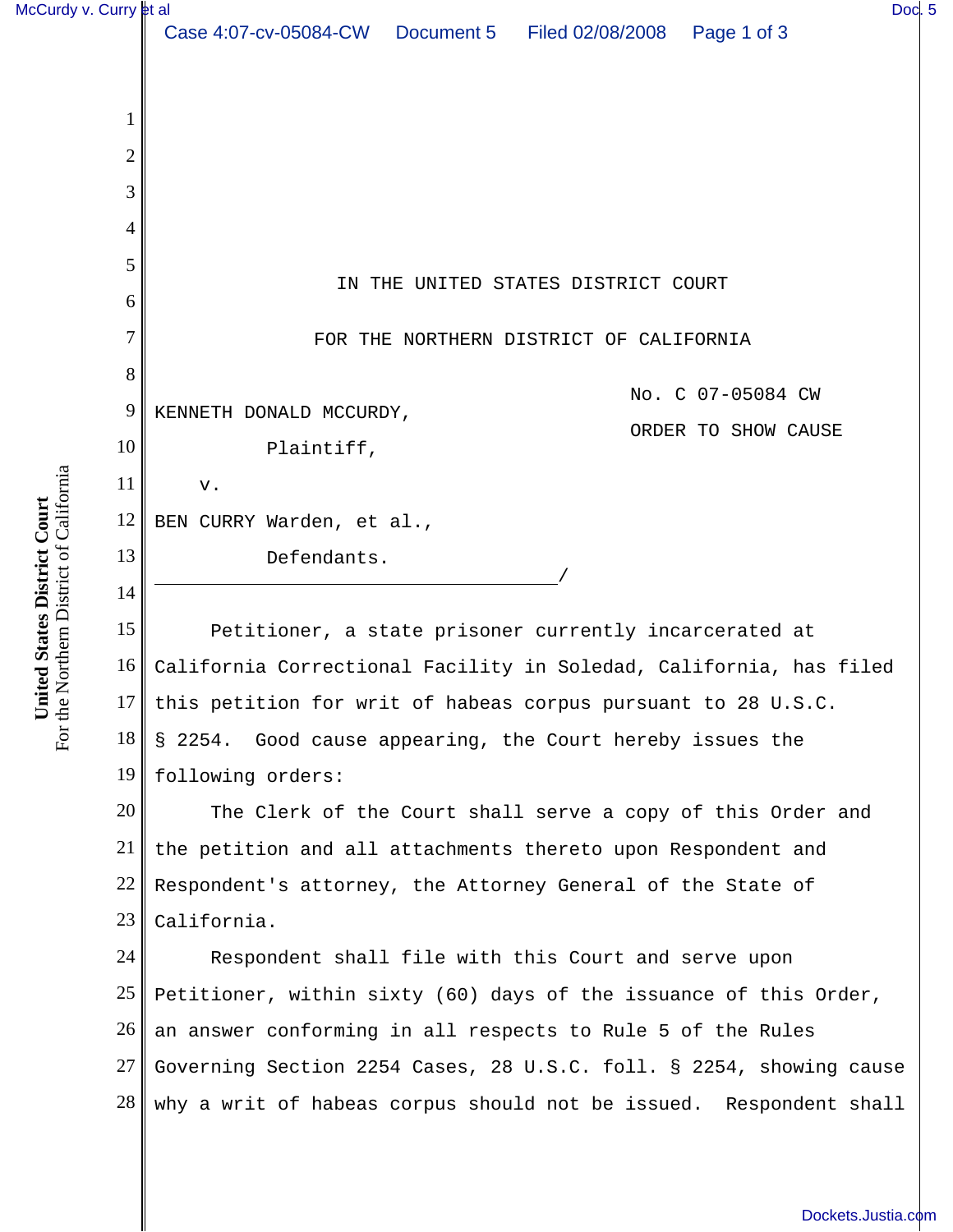file with the answer a copy of all portions of the state record that have been previously transcribed and that are relevant to a determination of the issues presented by the petition.

If Petitioner wishes to respond to the answer, he shall do so by filing a traverse with the Court and serving it upon Respondent within thirty (30) days of his receipt of the answer.

IT IS SO ORDERED.

 Dated: 2/8/08

Claudialillan

CLAUDIA WILKEN United States District Judge